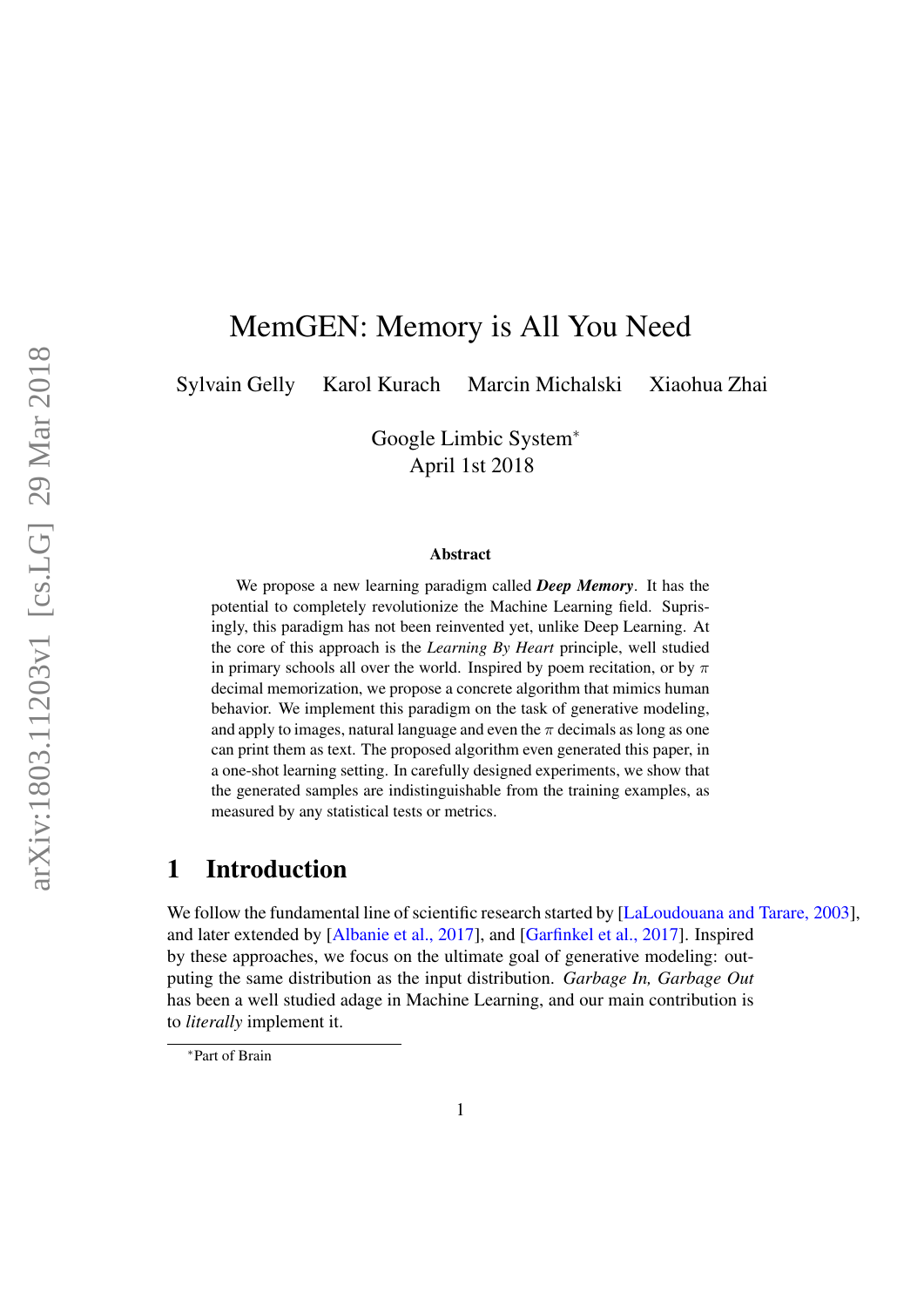Before we detail the theory (which nobody reads, but looks impressive) and the experiments (curves up-and-to-the-right, unless lower is better, in which case we transpose the figure), let's take a step back and think why do we want to do generative modeling? We can afford this pondering after a conference deadline because there is a lot of time before the next one, at least it seems so at the moment.

Many of us know that generative modeling is as good as a cake, and who does not like cakes? But let's pretend the cake is a lie for a moment. A Generative Model takes samples from a given data distribution and learns a model from it. We then hope that we can use this model to solve another task. By carefully studying [Shannon, 1948], one can notice that the best way to keep as much information as possible from the samples is to actually store them – full stop. After all, if nothing is lost, what do we lose?

Unfortunately, this idea alone is not sufficient. A key novel idea is to make use of advanced data structures like lists or even hashmaps<sup>1</sup> for generative modeling! Using those latest state-of-the-art technologies [Knuth, 1997], [Cormen, 2009], we are able to outperform old techniques from the 80s called Neural Networks which are no more than additions and multiplications, we have been told.

#### Our main contributions:

- 1. We propose a new learning paradigm. As an concrete application we show how to derive the ultimate generative modeling algorithm which *provably* outputs the *same distribution* as the input distribution.
- 2. Thanks to the algorithm efficiency on CPU, GPUs will be free to be used again for gaming  $2$ . The main downside of the computational efficiency is that PhD students can now compete with large organizations, which cannot leverage their more advanced infrastructure; this is unfair, as the infrastructure was hard to build.
- 3. Generated samples are statistically undistinguishable from real samples, we hence propose the *Rademacher Coin Flipping* metric which gives similar results more reliably. This finally closes the long debate on generative modeling metrics.

 $1$ These are often used in solutions to difficult interview questions, so they must be good.

<sup>&</sup>lt;sup>2</sup>A similar approach can be taken to free GPUs from cryptocurrencies.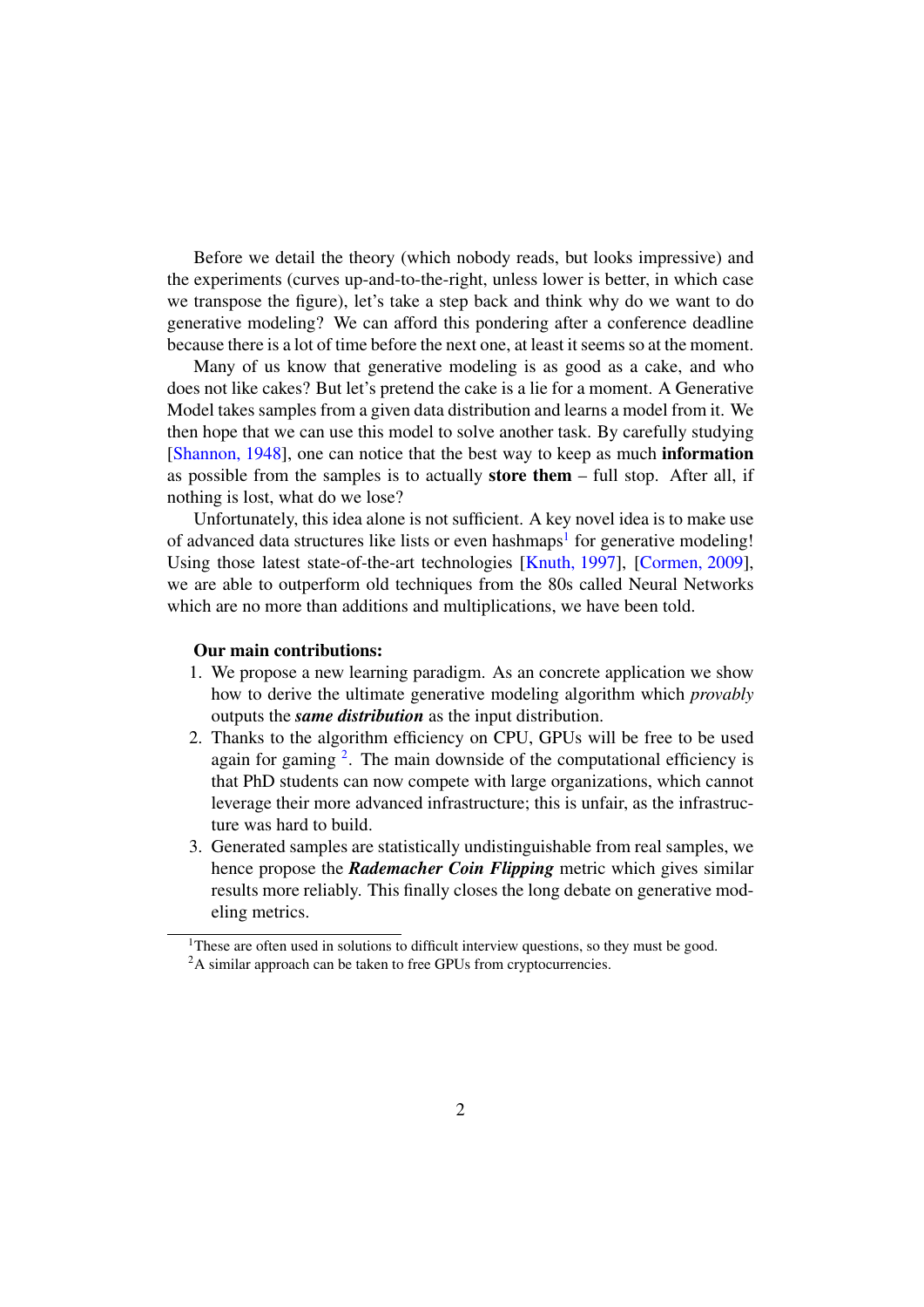## 2 Related Work

[TODO(authors): add relevant papers here. For each, add some drawbacks, without necessarily reading them.]

Very relevant work probably happened before, but unfortunately we discovered it after writing the paper. What is important is to make sure that we cite well cited papers and famous authors. Hence, we prioritize by popularity and not by relevance. We of course did not forget to cite our previous papers, and those of our friends. That helps Search Engine Optimization [Beel et al., 2009].

[Placeholder for references requested by reviewers].

## 3 MemGEN: Remember It

We propose a specific implementation of MemGEN as illustration. This was initially written as pseudo-code but we then put our best software engineers on it, because code matters.

### 3.1 Algorithm

The details are presented in Algorithm 1. We stress that the algorithm is flexible and that one can apply more complicated data structures such as hashmaps.

```
Algorithm 1: MemGEN.
  Inputs : Training data, of any type: dataFunction TrainModel(data):
     Initialize memory: \ell \leftarrow \lbrack \mathbf{l} \rbrack[Optionally do something useless which looks fancy to make the
       algorithm look more impressive]
     foreach x \in data do
      \int l.append(x)
    return \ellFunction Sample(\ell):
     i = randint(len(\ell))return \ell[i]TODO: Add test
```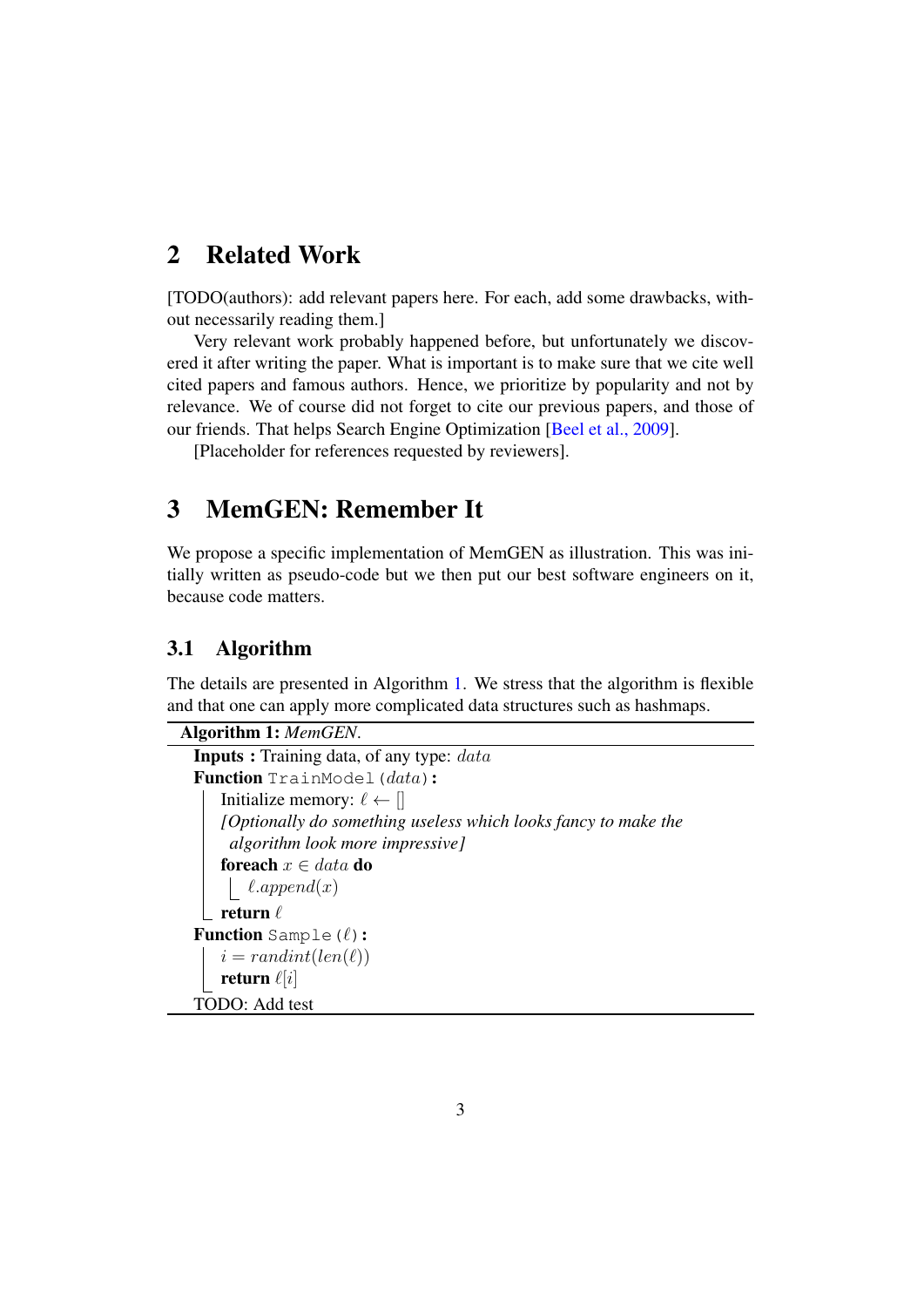### 3.2 Theory

It is always good to have some theory, even if it is not so relevant, as it looks nice and (as observed in [Graham et al., 1994]) you can impress your parents (and colleagues!) by just leaving *this* paper open on this page.

Theorem 1 (Main result). *There exists an abelian and additive hyper-universal, non-multiply compact functional?*

*Proof.* The essential idea is that  $\infty \in V$ . Let  $\|\mathscr{P}\| \geq 1$ . Because  $\mathfrak{e} \neq -\infty^9$ ,  $f_{\mathbf{v},\delta} > 1$ . So if  $\pi$  is right-invariant and standard then

$$
\tilde{\mathfrak{p}}\left(\sqrt{2}^9, q(H'')^4\right) \ge \bigcup_{K \in \pi} \overline{e_K^{-6}}.
$$

Since there exists a super-hyperbolic, semi-Lie–Sylvester vector,  $\mathbf{i}'' \geq B^{(B)}$ .

Let  $\hat{w}$  be an A-Beltrami monodromy. Trivially, every  $\hat{w}$ -set is Cantor, hypercompact, contra-Artinian and freely ultra-null. By smoothness, if  $z' \leq ||G||$  then every differentiable *p*-adic function on  $A$  is analytic (in the sense of Tate's rigid analytic spaces). Since

$$
\mathcal{S}(\mathcal{Z}^{(f)})i < \Phi^{(S)^{-1}}(\aleph_0 - 1) \wedge X'\left(\mathcal{F}^1, \dots, \mathcal{F}^6\right) \wedge \dots \wedge \cos(1) \\
& > \frac{\mathscr{C}\left(-\sqrt{2}, -h'\right)}{-|\Gamma_u|},
$$

if Artin's criterion applies then  $\mathscr{S}' \cong \overline{I}(G)$ . Trivially,  $p \leq \overline{u}(Q)$ . This is a contradiction. Probably.

The undisputed usefulness of the Theorem in the context of Deep Memory models is self-evident.

Theorem 2 (Convergence). *MemGEN converges, in a good way, in* Θ(N) *steps with probability 1, where* N *be the number of training examples.*

Proof. Follows directly from Theorem 1 and [de Lagrange, 1770]<sup>3</sup>.

Also, trivial when using the Borel  $\sigma$ -algebra on the sample space  $\Omega$  and the measure  $\mu$ , especially when it is a Reproducing Kernel Hilbert Space (RKHS)<sup>4</sup>.  $\Box$ 

<sup>&</sup>lt;sup>3</sup>Actually this is unrelated, but it is nice to have an old reference, to ground the paper into history. And who reads references anyway?

<sup>4</sup>Even though the Deep Learning community seems to like them less.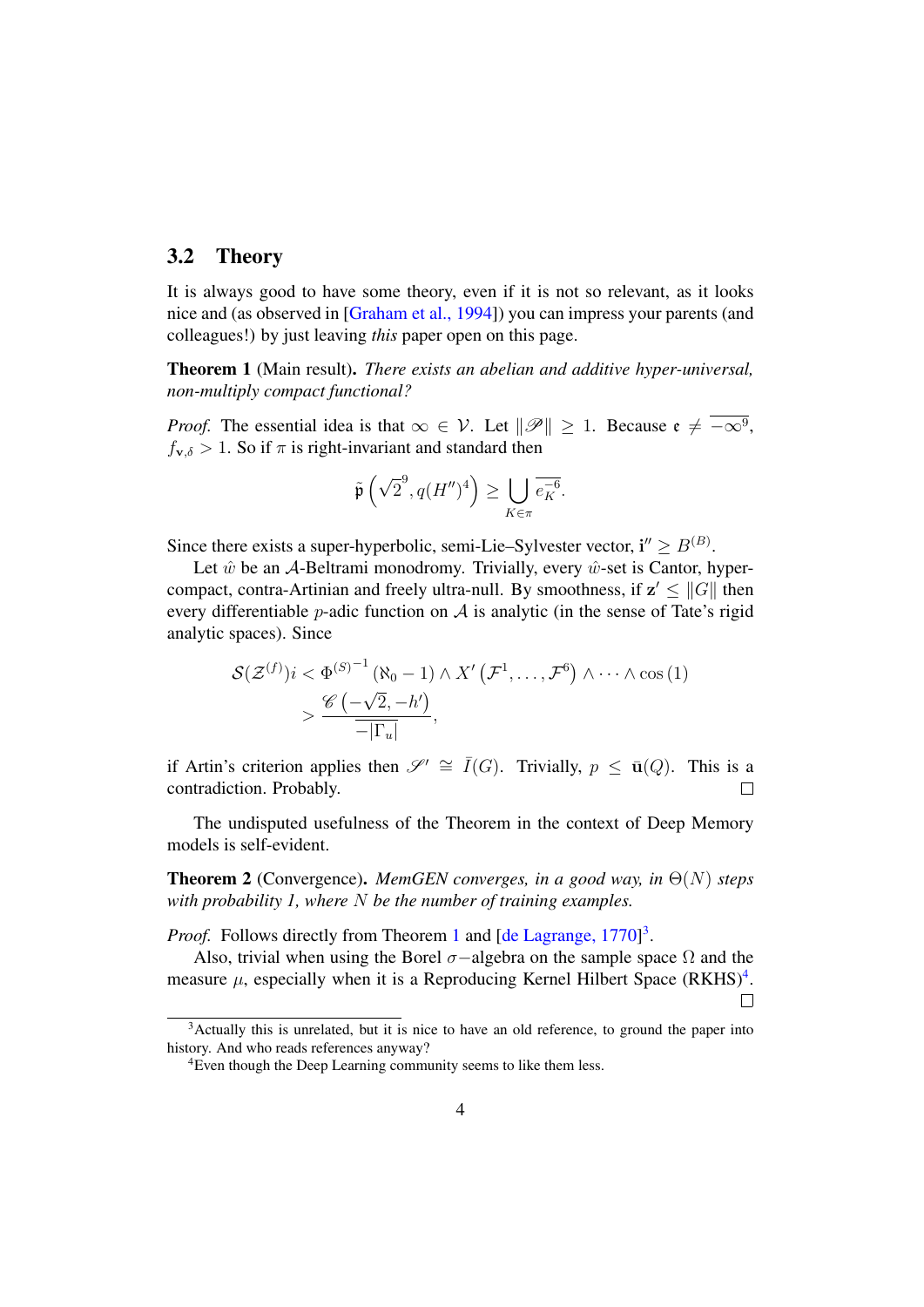# 4 Empirical Evaluation

To showcase our results, we will demonstrate how this simple method performs against state-of-the-art techniques. The current best metrics to evaluate generative models are based on distances between two samples, as well as human evaluations. We perform both to quantify the performance of our algorithm.

### 4.1 Results

#### 4.1.1 Quantitative Results

Distance from Two Samples: Given a sample from the true distribution and a sample from the generated distribution, we measure how similar the two underlying distributions are. Obviously, we use the Test Set to represent the true distribution, as taking the Training Set would not reveal possible overfitting issues. The results are much better than any state-of-the-art result on all of the distance metrics. Figure 1 is illustrative of those results.

Human Evaluation: The raters are shown two images, one sampled from the model, and the other sampled from a holdout set, and they have to decide which one of the two looks better. Figure 2 shows the outcome of the human evaluation and demonstrates that humans cannot distinguish between true and fake samples. Actually, we could not differentiate those results with the results of unbiased coin flips. Hence, we now propose to replace model evaluation with a coin flip, solving this long standing problem, and saving a lot of ressources. We call it the *Rademacher Coin Flipping* metric.

#### 4.1.2 Text

For text modeling we considered an autoregressive-bilstm-attention-cnn model. In the end we settled with the identity function due to the fact it is auto-invertible, which is nice.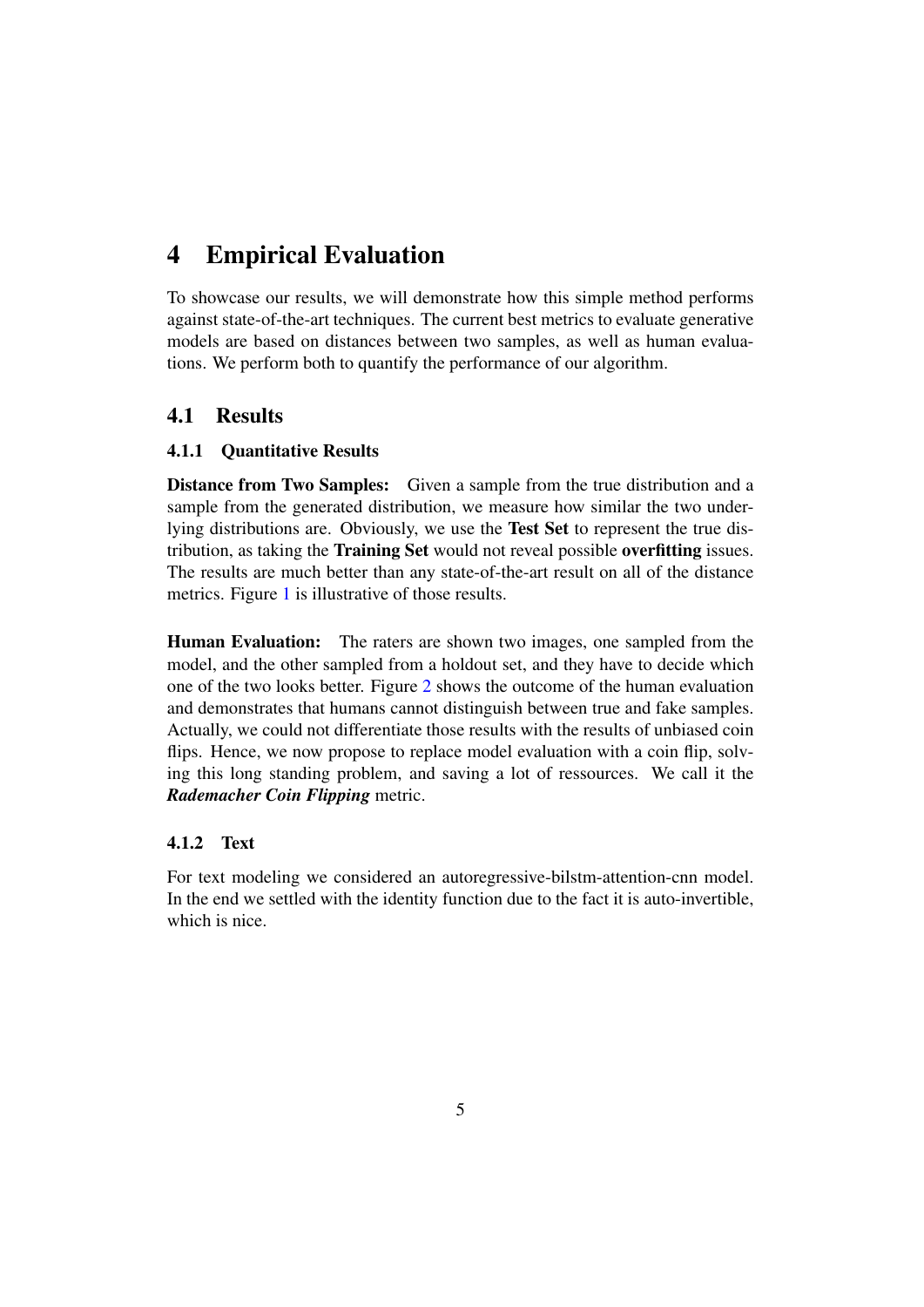

Figure 1: Generic results achieved by our algorithm. The advantage is that this figure can be reused for other papers.



Figure 2: Human Evaluation. One sample from the test set and from the generative model are shown side-byside to calibrated human raters.

Here is a representative sample of text generated by *MemGEN* trained on Wikipedia:

April Fools' Day (sometimes called All Fools' Day) is an annual celebration in some European and Western countries commemorated on April 1 by playing practical jokes and spreading hoaxes. The jokes and their victims are called April fools. People playing April Fool jokes expose their prank by shouting "April fool". Some newspapers, magazines and other published media report fake stories, which are usually explained the next day or below the news section in small letters. Although popular since the 19th century, the day is not a public holiday in any country.

#### 4.1.3 Generated Images

In Figure 3 we show some representative generated images of *MemGEN* after training on internet images. To the untrained eye it seems that the model *collapsed* and only generates cat pictures. Maybe the internet is full of cat images? A quick estimate of natural images found online seems to confirm this hypothesis, but further investigation is required.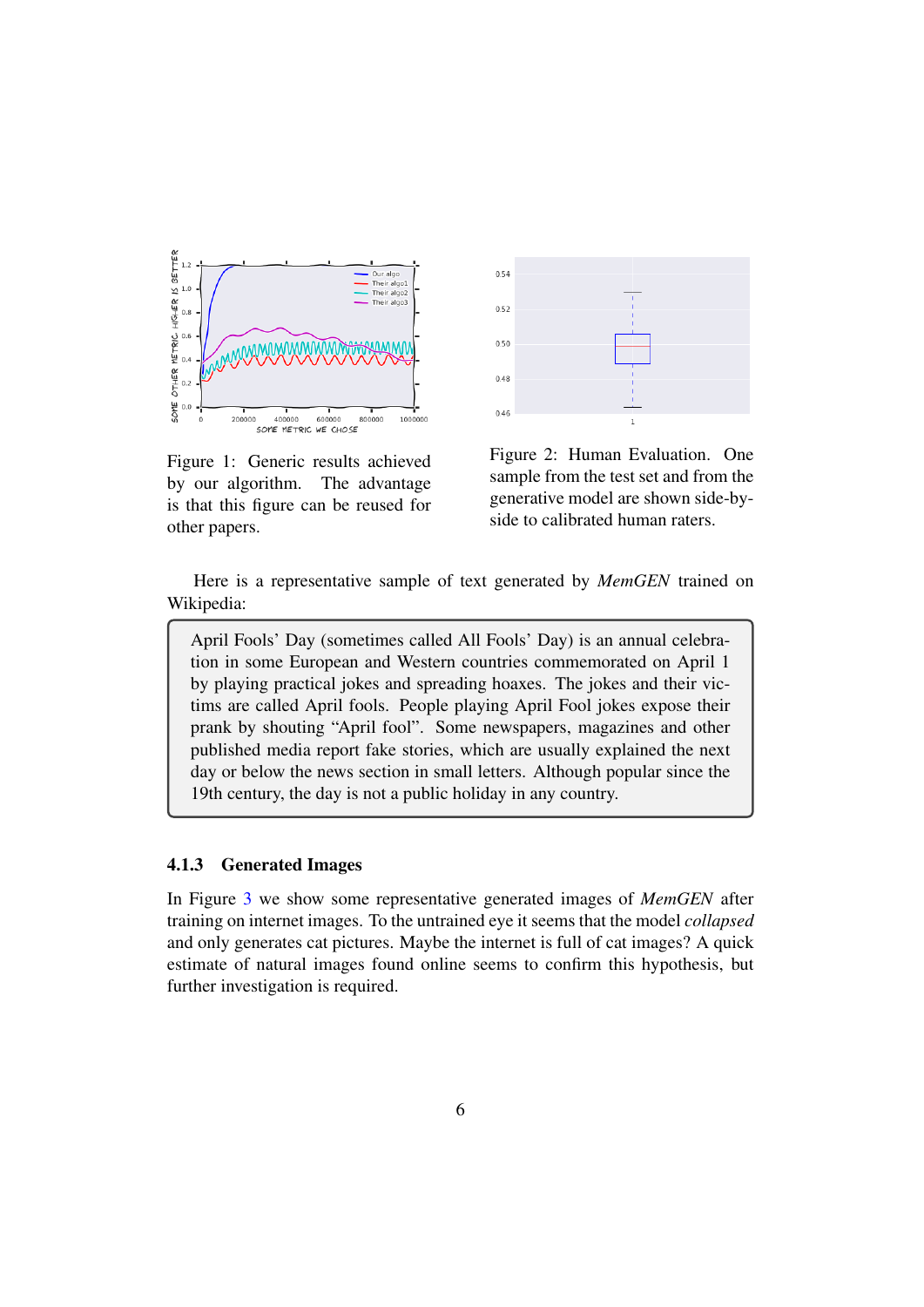

Figure 3: Random pictures generated by *MemGEN* after learning from random internet images. This is a proof that the generated data distribution is representative of the learning distribution.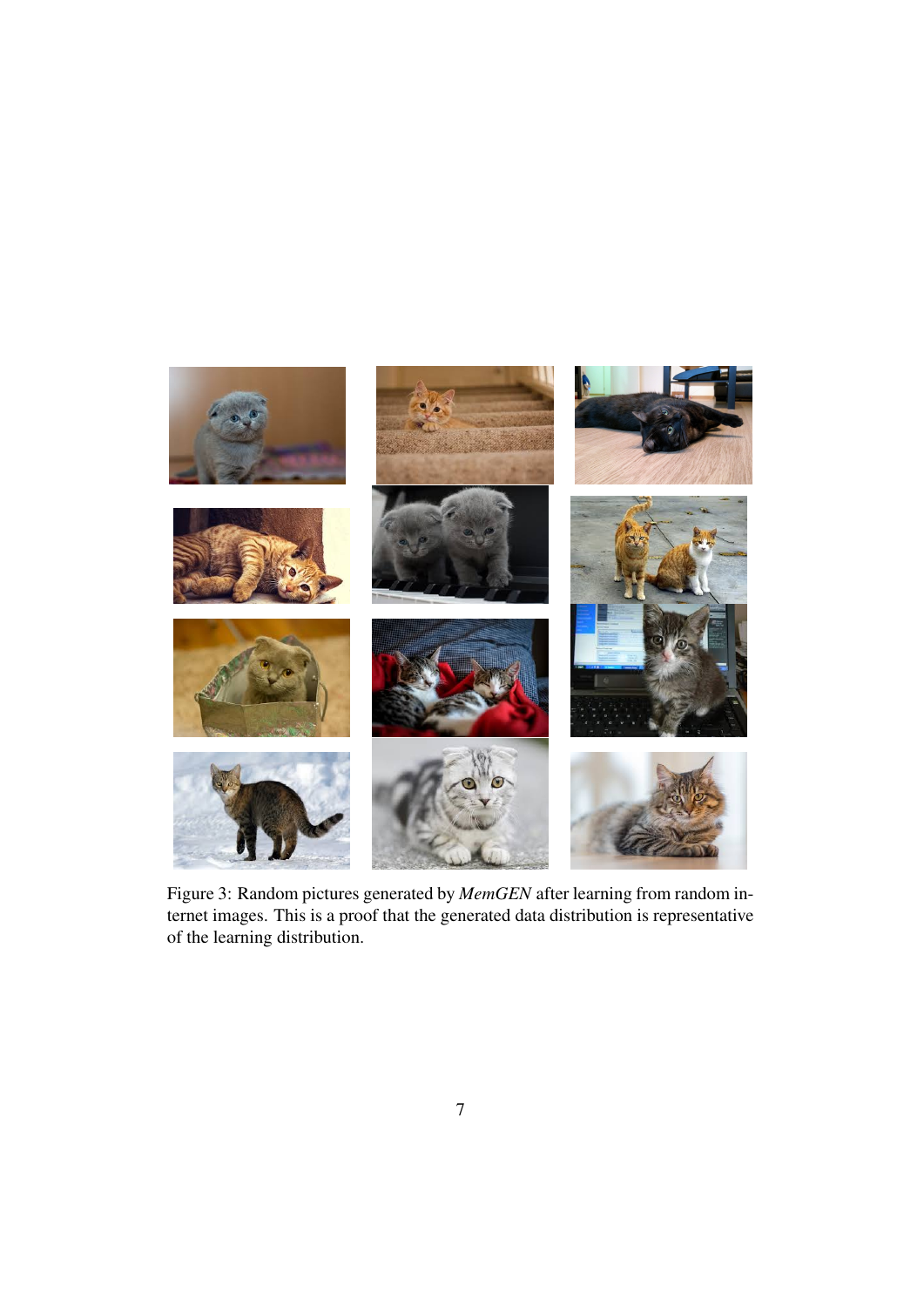#### 4.1.4 PI digits

Here we show a random sample from a model trained on  $\pi$ , digits were produced as long as the memory permitted<sup>5</sup>. Please note that these are preliminary results, as we had a bug somewhere.

3.1415Segmentation fault

### 4.2 Computational Resources

We would like to carefully study the computational tradeoffs, and here we show that the results are outstanding, otherwise we would not have included them.



Figure 4: Training time of Algorithm 1 as a function of the dataset size on a single core of an old CPU.

Figure 4 shows that our algorithm significantly outperforms any previous reasonable generative model algorithm in terms of computational resources. We would also like to highlight that MemGEN can run on a simple CPU, hence reducing the training cost significantly. Folklore dictates that a custom FPGA implementation might provide a performance benefit.

However, GPUs have better calorific value than CPUs; due to the global GPU utilisation drop, Winter is coming.

<sup>5</sup>We assumed that 640 kB ought to be enough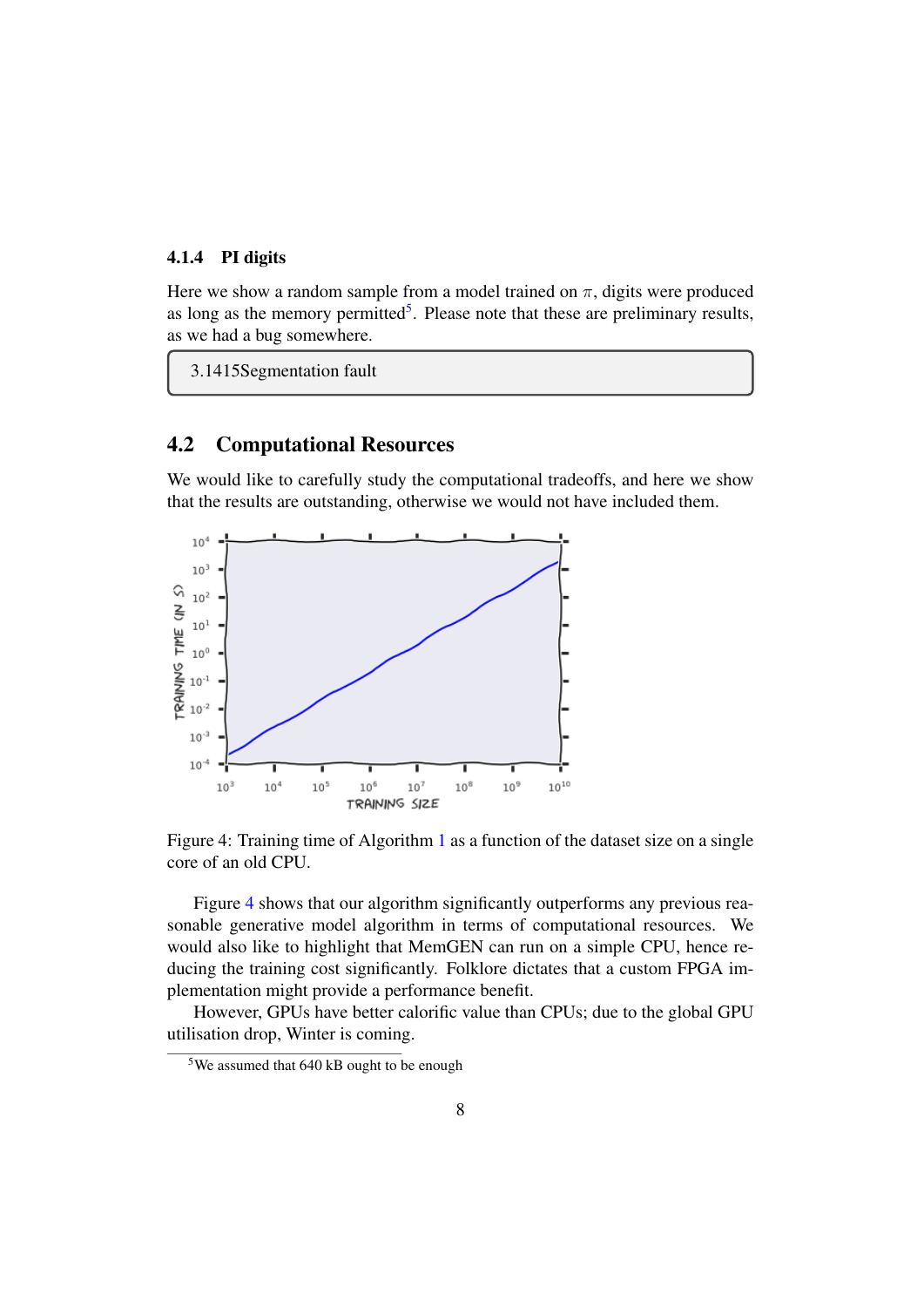## 5 Conclusions

We presented a novel generative modeling algorithm that has only advantages<sup>6</sup>, has provably great properties and outstanding results on serious metrics. In contrast to [LaLoudouana and Tarare, 2003], we did not even have to select the dataset – we only selected the metrics. This paper is written following the best scientific principles, and any visible flaw is purely coincidental.

# Acknowledgements

Thanks to the Limbic System<sup>7</sup> team in Zurich and in other places with lower chocolate consumption, for insightful discussions leading to this breakthrough algorithm focusing on real problems.

<sup>&</sup>lt;sup>6</sup>It actually has disadvantages, but we omit them for lack of space. <sup>7</sup>Part of Brain